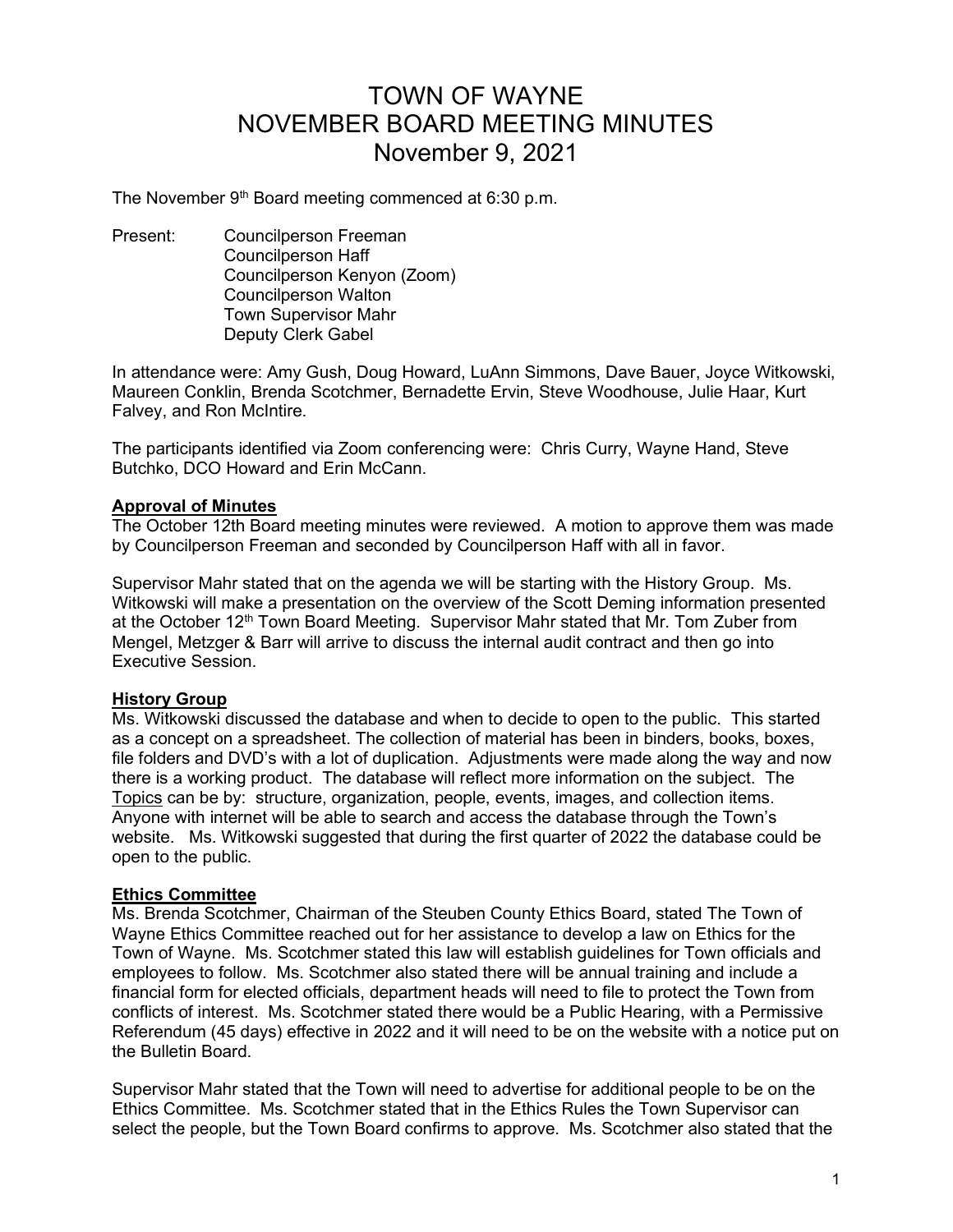term to be on the Committee needed to be removed for "just cause." A committee member can only be removed by the Supervisor.

Supervisor Mahr stated that there will be a Public Hearing before the December 14<sup>th</sup> Town Board Meeting at 6:00 p.m.

### **Supervisor Report**

Supervisor Mahr stated that the tractor attachment purchase is now reflected in the Highway Reserve Fund. Councilperson Freeman asked if that was for the mower attachment back in April. Supervisor Mahr confirmed it was.

Councilperson Haff requested information on the Keuka Lighting. Supervisor Mahr stated the information shows what we have spent year-to-date and there was no bill for October. The next bill will be paid in November as a pre-pay.

Supervisor Mahr showed on the Budget reports the line items that are negative and put together two Budget Modifications to resolve the issues.

Supervisor Mahr stated that the additional Town Clerk postage expense came from the estimated mailing bill for the 2022 taxes.

Councilperson Freeman stated that the playground mowing is going to go negative because there was no voucher for mowing. Supervisor Mahr stated that all the mowing expenses are in 2021 will overrun.

Councilperson Haff asked if Supervisor Mahr zeroed out the line items for the postage in zoning and planning. Supervisor Mahr responded that after taking this action, there was still a shortage of \$115.

A motion to approve the Budget Modification #1 was made by Councilperson Haff and seconded by Councilperson Walton. The voting was as follows:

| Councilperson Freeman | <b>Yes</b> | Councilperson Kenyon        | Yes |
|-----------------------|------------|-----------------------------|-----|
| Councilperson Haff    | Yes.       | <b>Councilperson Walton</b> | Yes |
|                       |            | Supervisor Mahr             | Yes |

Supervisor Mahr stated that the second Resolution was for the Highway. The Blades \$170,000 invoice was paid from the general repairs, creating a negative line item for that expense. Supervisor Mahr stated that the negative number needed to be replenished from the Highway Fund Balance. In addition to that the 2021 budget has run out of money for the Highway employees. Supervisor Mahr noted that we have to go into the Fund Balance to cover that difference.

Supervisor Mahr stated that there was a negative balance in the Chips account because we charged more than what was planned in the Budget, but on the Revenue side the Town has received more revenue than anticipated. What we need to do is move money out of revenue, which is a negative number, credit that, and debit it over to the Chips account into the Budget. Supervisor Mahr stated that it should be the same amount of money because there should not be a negative number in the Budget for Chips and in the Revenue for Chips.

Councilperson Walton asked what account was the General Repairs Personnel service amount coming out of. Supervisor Mahr stated that it would be coming out the Highway Fund Balance.

A motion to approve Budget Modification #2 was made by Councilperson Haff and seconded by Councilperson Walton. The voting was as follows:

| Councilperson Freeman Yes |     | Councilperson Kenyon | Yes  |
|---------------------------|-----|----------------------|------|
| Councilperson Haff        | Yes | Councilperson Walton | Yes. |
|                           |     | Supervisor Mahr      | Yes. |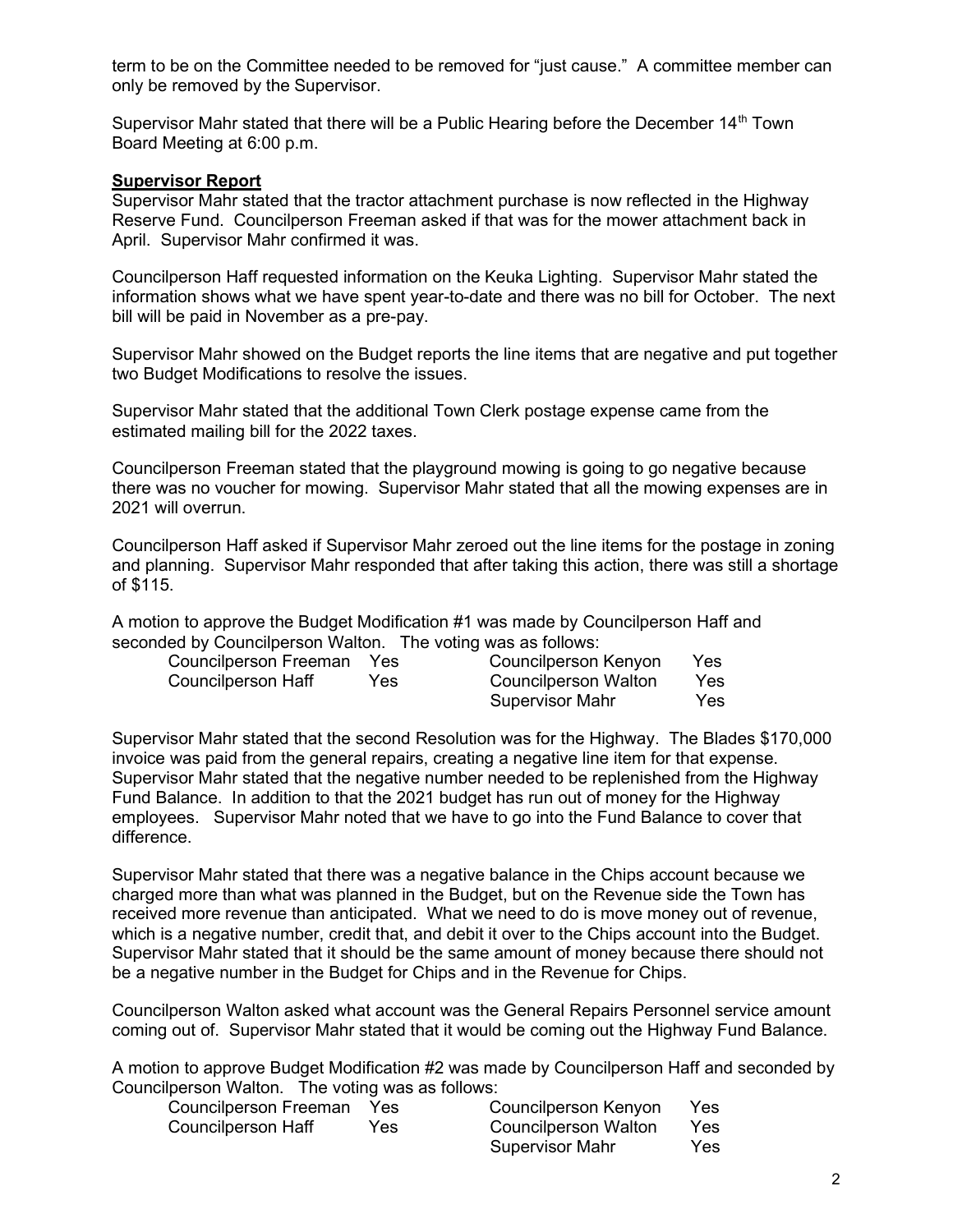Supervisor Mahr suggested that the 2021 Payroll schedule for the next two months be adjusted to pay Town employees on the Tuesday before Thanksgiving and the Tuesday before Christmas.

A motion to amend the November and December Holiday Payroll schedule to November 19<sup>th</sup> and December  $17<sup>th</sup>$  for the Town employees to receive their pay prior to the Holidays was made by Councilperson Freeman and seconded by Councilperson Kenyon. The voting was as follows:

| Councilperson Freeman | Yes. | Councilperson Kenyon   | Yes |
|-----------------------|------|------------------------|-----|
| Councilperson Haff    | Yes. | Councilperson Walton   | Yes |
|                       |      | <b>Supervisor Mahr</b> | Yes |

## Clerk's Report

A motion to approve Clerks Report was made by Councilperson Haff and seconded by Councilperson Freeman with all in favor.

Supervisor Mahr asked if there were any questions on the Vouchers. There were none. Supervisor Mahr stated that an additional bill came in today that's not in the packet for the handicap ramp replacement. The amount was approved at the October Board Meeting and could be a prepay in November. Supervisor Mahr asked if anyone had an issue with the prepay. Councilperson Walton and Haff suggested to prepay in November.

A motion to approve Abstract 11 was made by Councilperson Haff and seconded by Councilperson Walton with all in favor.

## Justice Report

Judge Freeman asked Supervisor Mahr to do an audit and will be done in December to review the checks received, deposited, and amount sent to the State. If there is more involved, the Town will find another way to handle the audit.

## Assessor's Report

Supervisor Mahr stated that the Assessor shared this afternoon the 2022 contract and is going up to just under 5% going up monthly from \$1,508 to \$1,581. Supervisor Mahr stated he will compare to the previous contracts and the contract does not need to be signed until the December 14<sup>th</sup> meeting and the Board can approve at that time. Supervisor Mahr stated the Board will receive a copy.

#### Highway Report

Superintendent Howard stated that the fuel usage was 552 gallons. Superintendent Howard stated they hauled materials for the East Lake Road project and got pipes changed as well, along with mowing some roadsides. Superintendent Howard stated that the tractor needs to get its PTO repaired. Superintendent Howard stated that with the flooding last week the Highway employees cleaned up Keuka Village Roads.

The shoulder stabilization on the East Lake Road bid received only one response at \$67,440.00 Larson Engineering reviewed the bid, and recommend the Board award it to Upstate Builders (Penn Yan). Supervisor Walton asked if the bid fit into the overall package that was put together for the East Lake Road Project and Superintendent Howard said it was.

Superintendent Howard asked for a motion by the Board to have Larson Engineering process the award packet to Upstate Builders.

Councilperson Walton asked if the price fit into the Budget for the East Lake Road Project and Superintendent Howard responded it was.

Ms. Haar asked who owns the business. Superintendent Howard replied that his first name was Mark.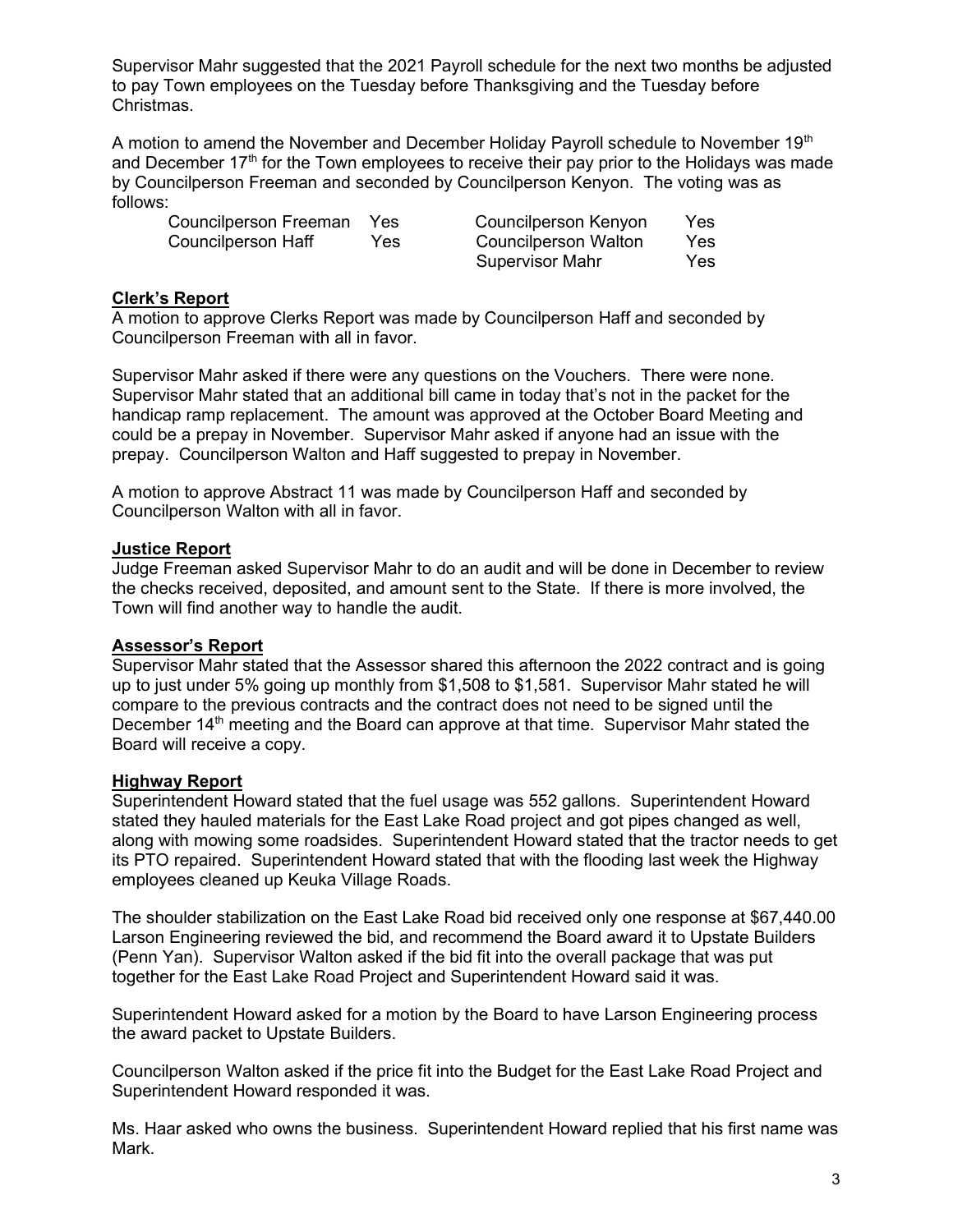Councilperson Freeman asked if there was a timeframe on the bid. Superintendent Howard stated that the work can be done in a month's time once it is awarded. Councilperson Walton asked if Larson Engineering is comfortable with Upstate Builders and Superintended Howard said he has received a letter from Larson recommending we award the bid to the vendor.

Councilperson Haff stated that paperwork shows that the shoulder stabilization estimated at \$45,000. Superintendent Howard stated that was the original quote, but what has to go up for bid is the prevailing wage with all the extra money they have to pay for insurances, etc.

Councilperson Walton asked if the submitted bid increased the overall job beyond \$240,000. Supervisor Mahr stated this was part of the expense for this year.

Superintendent Howard stated that he also turned in the Chips paperwork with the reimbursement being in December.

Councilperson Freeman asked if there were any other towns that have work done by Upstate Builders. Superintendent Howard responded that they have done other work around the Lake on County Route 54A. Councilperson Freeman stated that Larson Engineering would know if they looked at the bid. Councilperson Haff also stated that Larson Engineering recommended awarding the bid to Upstate Builders for this project. Superintendent Howard stated that a letter was received from Larson Engineering to that effect. Councilperson Haff recommended to proceed with the project and we will find the \$22,000.

A motion to approve Larson Engineering's recommendation to award the East Lake Road Project to Upstate Builders was made by Councilperson Haff and seconded by Councilperson Walton. The voting was as follows:

| <b>Councilperson Freeman</b> | Yes | Councilperson Kenyon | Yes  |
|------------------------------|-----|----------------------|------|
| Councilperson Haff           | Yes | Councilperson Walton | Yes. |
|                              |     | Supervisor Mahr      | Yes: |

Superintendent Howard stated that the 2002 International truck is rotting out and was taken out of service on October  $13<sup>th</sup>$ . Superintendent Howard suggested finding a good 10-wheeler to replace it that has not been used in a town environment. It would be used to just haul materials and to put the brine tank in and the Town does not need another plow truck.

Councilperson Freeman asked if Superintendent Howard looks at any used trucks and he said he has not yet. Councilperson Freeman stated that the Board needs to know about how much money the truck will cost. Councilperson Walton suggested to get an idea of what the replacement cost would be and what would be the potential value of the 2002 International truck and then discuss it. Councilperson Haff stated that as long as you have taken it out of service it seems that you can put it on the Auctions International or something and sell the equipment. Councilperson Haff also stated that as far as buying something used, being that something on State bid can be purchased, or will buying a used piece of equipment or buying a new piece of equipment on State bid.

Superintendent Howard stated that since the new truck previously discussed is two years out. Councilperson Freeman recommended doing some research on what you can get for the 2002 International and what is out there for a used dump truck and bring back some options and numbers.

Supervisor Mahr stated that Superintendent Howard needs to get different options to the Board prior to the December 14<sup>th</sup> Board Meeting. Supervisor Mahr stated that if we have to pay for this out of the Equipment Reserve, then the Board needs to have a Permissive Referendum process.

Councilperson Haff asked how soon would this truck be needed. Superintendent Howard stated that going into the winter season it would be used to haul sand and gravel. Councilperson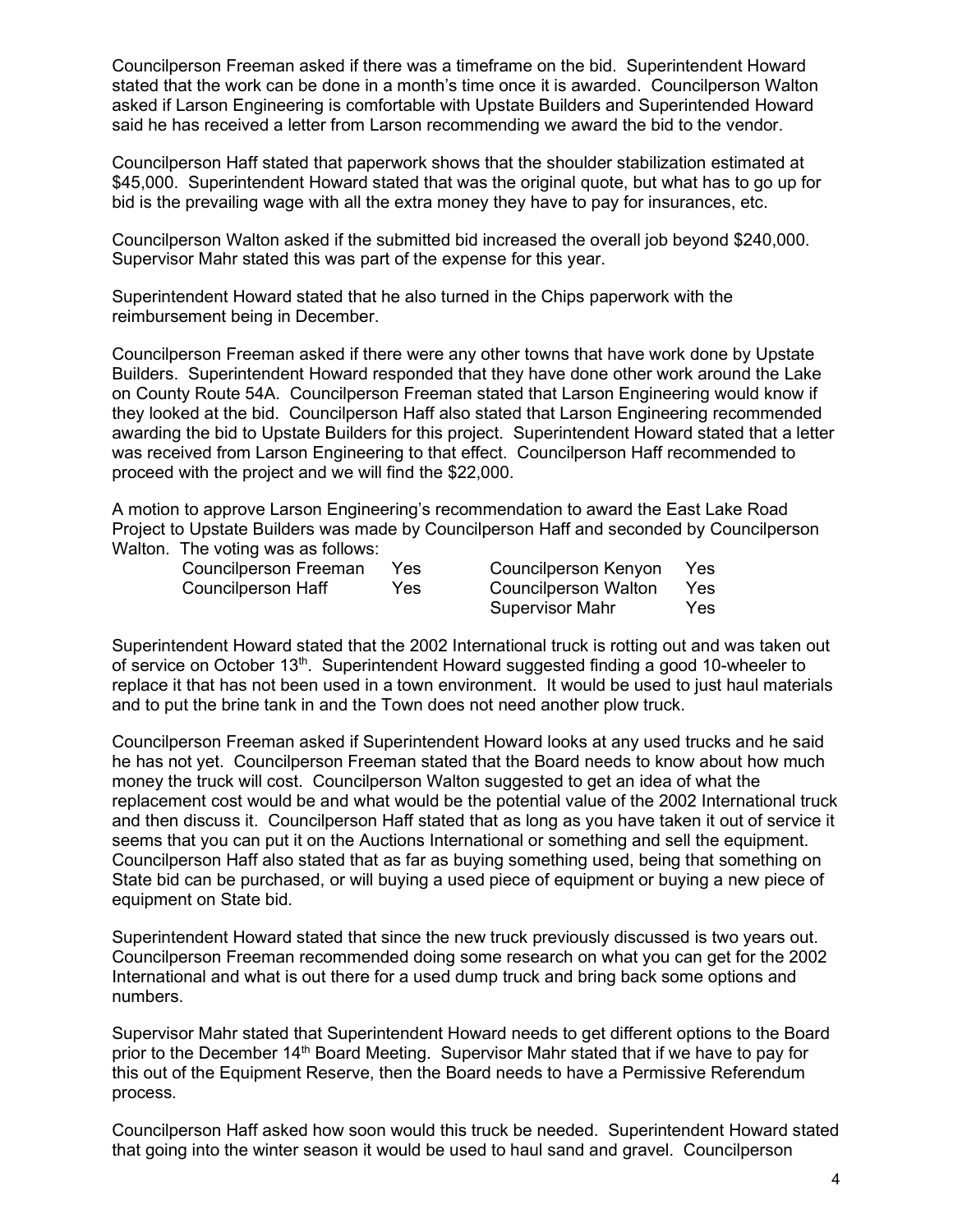Walton stated that Superintendent Howard still has means of doing it. Superintendent Howard replied that if there was a need to haul a lot of sand Shared Services can be used. Councilperson Haff stated that realistically if you had something by Spring that would work out. Superintendent Howard stated that it would be to put the brine tank in.

Mr. David Bauer stated that with the Board approval, Superintendent Howard could list it on Auctions International seeing it is out of service and then it could be put in as an open bid on the truck.

A motion to list the 2002 International truck on Auctions International was made by Councilperson Haff and seconded by Councilperson Walton with all in favor.

## Code Officer – Planning – Zoning

Supervisor Mahr asked if there were any questions on the Code Officer's Report. Councilperson Freeman stated that the Planning Board met on November 15<sup>th</sup> and approved the September 20<sup>th</sup> Minutes.

## Watershed Report

The monthly summary report was presented.

## Dog Control Officer

The monthly summary report was presented. Ms. Howard stated that a resident had his first warning with everything else going well. Also, a thank you to the people who donated supplies to the shelter like toys and collars.

## **Web Statistics**

No report this month.

## **Old Business**

Councilperson Freeman presented some information on the Hometown Hero Program stating she talked to several towns. The handout was from the Town of Odessa's website with an application due by April  $22<sup>nd</sup>$ , the banner company they spoke with is from Pennsylvania with the cost of \$183 per person nominated. The check is made out to the Town and the Town does one check to the banner company with a minimum of five banners. Councilperson Walton stated that the person nominated is paid for by the family. Councilperson Freeman also stated that the \$183 is for banner and the bracket. On the DD214 form need to get information from the veterans' records to be included with the application. Councilperson Freeman stated the Town of Odessa has three people on their committee, not Town Board members, it's residents of the Town. The Town of Odessa's Highway and Fire Departments put the banners out before Memorial Day, take them in after Veteran's Day and they should last about five years.

Councilperson Freeman does have some questions like where would they could be put because there are not that many utility poles that can be used. The Town may need to get permission from NYSEG or whoever those poles belong to. Councilperson Walton suggested this information go to Mr. Gary Perz because he initiated the idea.

Superintendent Howard said that the Town does not have a bucket truck. Councilperson Freeman stated that cost would enter into it also.

Supervisor Mahr stated that the formation of the committee could be put on the website looking for volunteers and post it on the Bulletin Board.

Ms. Haar stated she would contact Gary Perz to ask him to head up this program.

Councilperson Haff stated under Old Business the Board discussed Scott Deming's (DSD Webworks) proposal at the October  $12<sup>th</sup>$  meeting and make a motion that DSD Webworks